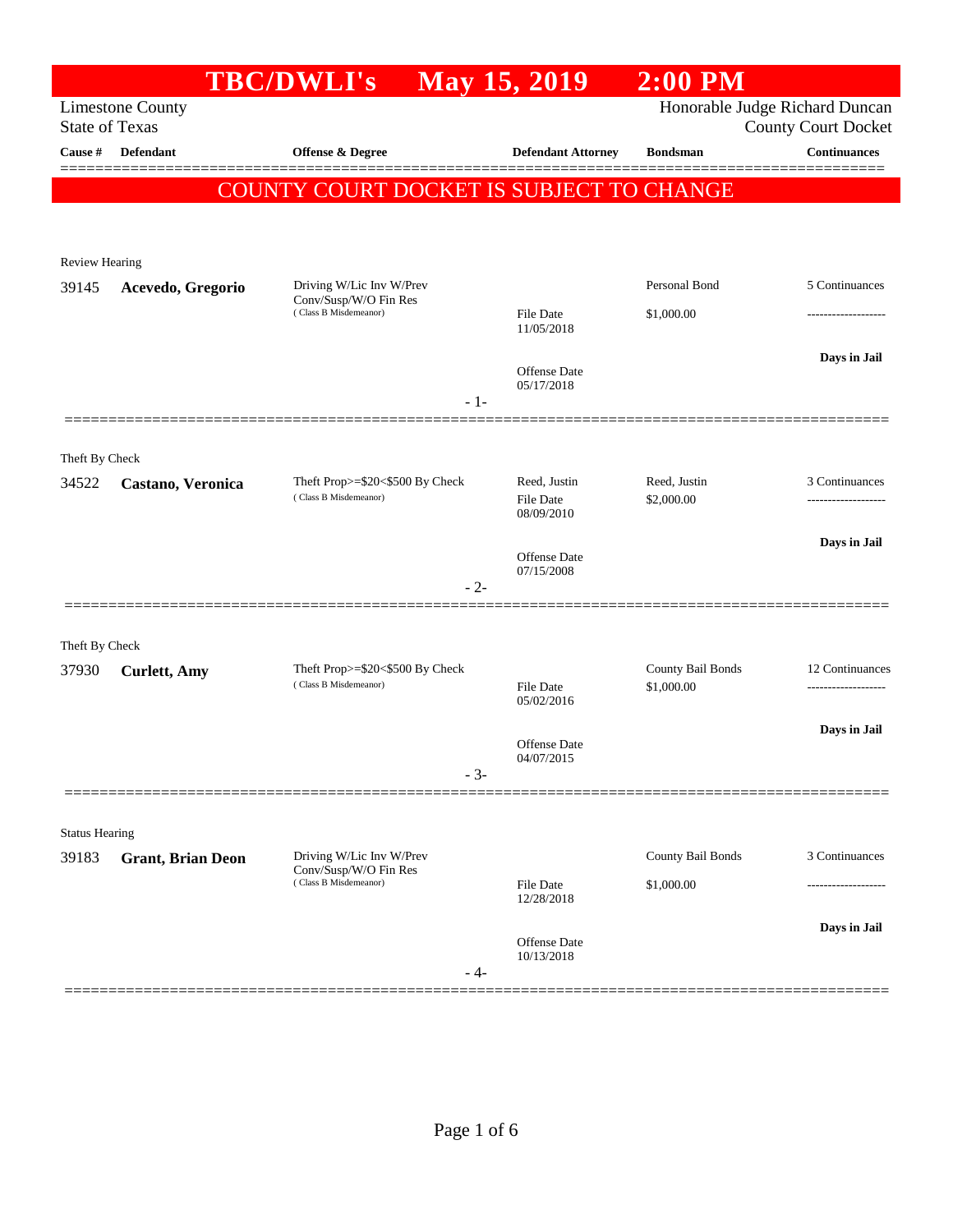|                                                                                                                  |                    | <b>TBC/DWLI's</b>                                        | <b>May 15, 2019</b>               | $2:00$ PM           |                                      |
|------------------------------------------------------------------------------------------------------------------|--------------------|----------------------------------------------------------|-----------------------------------|---------------------|--------------------------------------|
| Honorable Judge Richard Duncan<br><b>Limestone County</b><br><b>State of Texas</b><br><b>County Court Docket</b> |                    |                                                          |                                   |                     |                                      |
| Cause #                                                                                                          | <b>Defendant</b>   | Offense & Degree                                         | <b>Defendant Attorney</b>         | <b>Bondsman</b>     | <b>Continuances</b>                  |
|                                                                                                                  |                    | COUNTY COURT DOCKET IS SUBJECT TO CHANGE                 |                                   |                     |                                      |
|                                                                                                                  |                    |                                                          |                                   |                     |                                      |
| Theft By Check                                                                                                   |                    |                                                          |                                   |                     |                                      |
| 36645                                                                                                            | Hamm, Stephanie    | Theft Prop>=\$20<\$500 By Check<br>(Class B Misdemeanor) | Reed, Benjie                      | King Bail Bonds     | 7 Continuances                       |
|                                                                                                                  |                    |                                                          | File Date<br>10/28/2013           | \$1,000.00          |                                      |
|                                                                                                                  |                    |                                                          | Offense Date                      |                     | Days in Jail                         |
|                                                                                                                  |                    | $-5-$                                                    | 05/31/2013                        |                     |                                      |
|                                                                                                                  |                    |                                                          |                                   |                     |                                      |
| Theft By Check                                                                                                   |                    |                                                          | Reed, Benjie                      |                     | 7 Continuances                       |
| 37918                                                                                                            | Hamm, Stephanie    | Theft Prop>=\$20<\$500 By Check<br>(Class B Misdemeanor) | <b>File Date</b><br>05/03/2016    |                     | .                                    |
|                                                                                                                  |                    |                                                          |                                   |                     | Days in Jail                         |
|                                                                                                                  |                    |                                                          | <b>Offense Date</b><br>08/26/2014 |                     |                                      |
|                                                                                                                  |                    | $-6-$                                                    |                                   |                     |                                      |
| Theft By Check                                                                                                   |                    |                                                          |                                   |                     |                                      |
| 37951                                                                                                            | Hamm, Stephanie    | Theft Prop>=\$20<\$500 By Check<br>(Class B Misdemeanor) | Reed, Benjie<br>File Date         |                     | 7 Continuances<br>------------------ |
|                                                                                                                  |                    |                                                          | 05/04/2016                        |                     |                                      |
|                                                                                                                  |                    |                                                          | Offense Date                      |                     | Days in Jail                         |
|                                                                                                                  |                    | $-7-$                                                    | 07/24/2014                        |                     |                                      |
|                                                                                                                  |                    |                                                          |                                   |                     |                                      |
| Review Hearing<br>37736                                                                                          | Hitchcock, Maryann | Driving W/Lic Inv W/Prev                                 |                                   | Freebird Bail Bonds | 6 Continuances                       |
|                                                                                                                  | <b>Lilley</b>      | Conv/Susp/W/O Fin Res<br>(Class B Misdemeanor)           | <b>File Date</b>                  |                     |                                      |
|                                                                                                                  |                    |                                                          | 12/10/2015                        | \$2,000.00          |                                      |
|                                                                                                                  |                    |                                                          | Offense Date                      |                     | Days in Jail                         |
|                                                                                                                  |                    | $-8-$                                                    | 10/21/2015                        |                     |                                      |
|                                                                                                                  |                    |                                                          |                                   |                     |                                      |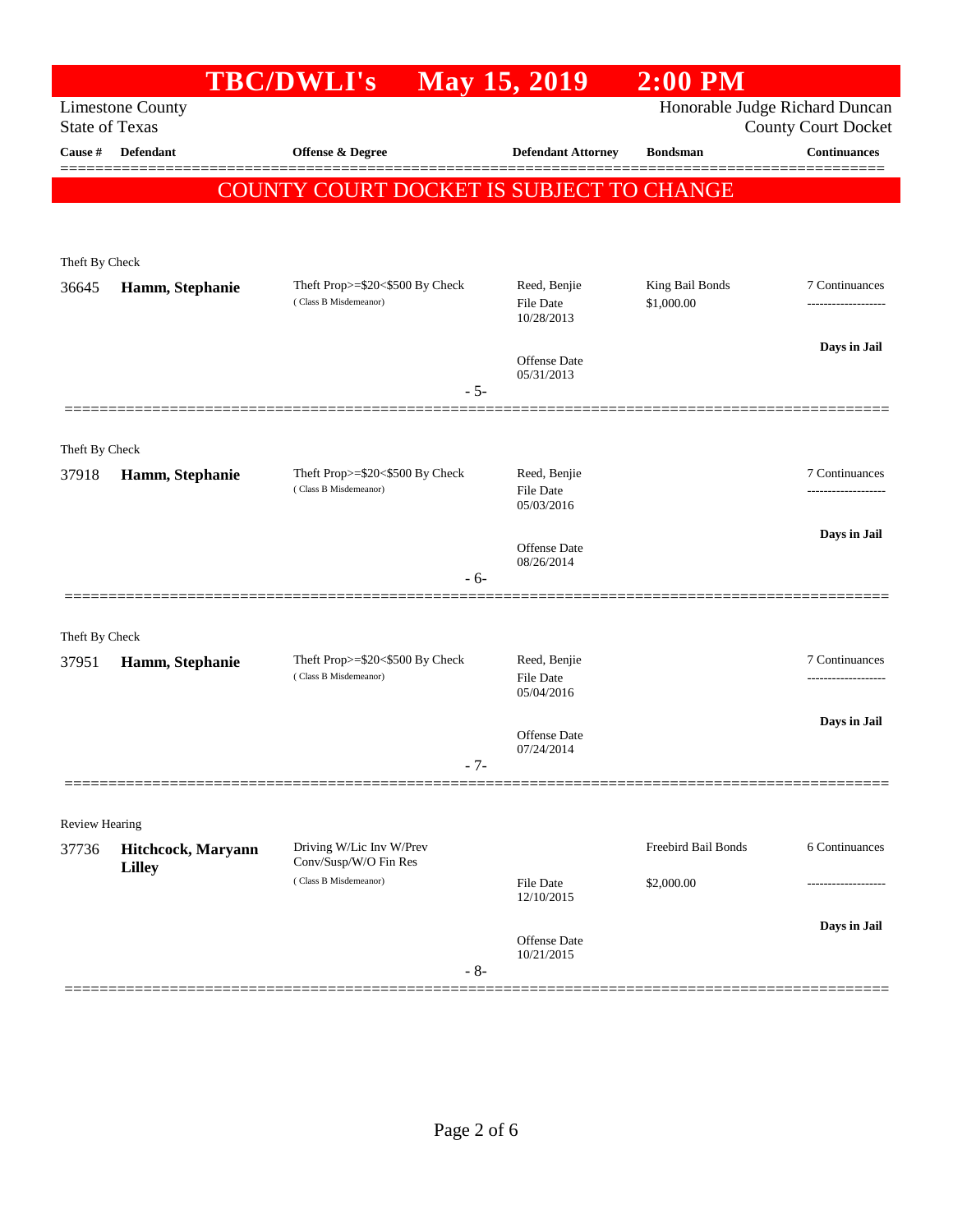|                         |                            | <b>TBC/DWLI's</b>                                   |        | <b>May 15, 2019</b>               | $2:00$ PM                          |                                                          |
|-------------------------|----------------------------|-----------------------------------------------------|--------|-----------------------------------|------------------------------------|----------------------------------------------------------|
| <b>State of Texas</b>   | <b>Limestone County</b>    |                                                     |        |                                   | Honorable Judge Richard Duncan     |                                                          |
| Cause #                 | <b>Defendant</b>           | Offense & Degree                                    |        | <b>Defendant Attorney</b>         | <b>Bondsman</b>                    | <b>County Court Docket</b><br>$\label{1.1}$ Continuances |
|                         |                            |                                                     |        |                                   |                                    |                                                          |
|                         |                            | COUNTY COURT DOCKET IS SUBJECT TO CHANGE            |        |                                   |                                    |                                                          |
|                         |                            |                                                     |        |                                   |                                    |                                                          |
| <b>Status Hearing</b>   |                            |                                                     |        |                                   |                                    |                                                          |
| 39249                   | <b>Holder, James David</b> | Driving W/Lic Inv W/Prev<br>Conv/Susp/W/O Fin Res   |        |                                   | County Bail Bonds                  | 2 Continuances                                           |
|                         |                            | (Class B Misdemeanor)                               |        | <b>File Date</b><br>02/13/2019    | \$1,000.00                         | ----------------                                         |
|                         |                            |                                                     |        |                                   |                                    | Days in Jail                                             |
|                         |                            |                                                     |        | <b>Offense</b> Date<br>11/06/2018 |                                    |                                                          |
|                         |                            |                                                     | $-9-$  |                                   |                                    |                                                          |
|                         |                            |                                                     |        |                                   |                                    |                                                          |
| Theft By Check<br>37680 | Lynch, Clayton             | Theft Prop>=\$500<\$1,500                           |        |                                   | County Bail Bonds                  | 11 Continuances                                          |
|                         |                            | (Class A Misdemeanor)                               |        | <b>File Date</b><br>10/16/2015    | \$1,000.00                         | -------------------                                      |
|                         |                            |                                                     |        |                                   |                                    | Days in Jail                                             |
|                         |                            |                                                     |        | Offense Date<br>01/22/2015        |                                    |                                                          |
|                         |                            |                                                     | $-10-$ |                                   |                                    |                                                          |
|                         |                            |                                                     |        |                                   |                                    |                                                          |
| <b>Status Hearing</b>   |                            |                                                     |        |                                   |                                    |                                                          |
| 39115                   | Polk, Eva                  | Theft Prop $>=\$100<\$750$<br>(Class B Misdemeanor) |        | <b>File Date</b>                  | T Chapman Bail Bonds<br>\$1,000.00 | 6 Continuances                                           |
|                         |                            |                                                     |        | 10/17/2018                        |                                    |                                                          |
|                         |                            |                                                     |        | Offense Date                      |                                    | Days in Jail                                             |
|                         |                            |                                                     | $-11-$ | 04/06/2018                        |                                    |                                                          |
|                         |                            |                                                     |        |                                   |                                    |                                                          |
| Review Hearing          |                            |                                                     |        |                                   |                                    |                                                          |
| 38171                   | Price, Crystal Javon       | Driving W/Lic Inv W/Prev<br>Conv/Susp/W/O Fin Res   |        |                                   | Personal Bond                      | 23 Continuances                                          |
|                         |                            | (Class B Misdemeanor)                               |        | <b>File Date</b><br>09/15/2016    | \$2,000.00                         |                                                          |
|                         |                            |                                                     |        |                                   |                                    | Days in Jail                                             |
|                         |                            |                                                     |        | Offense Date<br>01/14/2016        |                                    |                                                          |
|                         |                            |                                                     | $-12-$ |                                   |                                    |                                                          |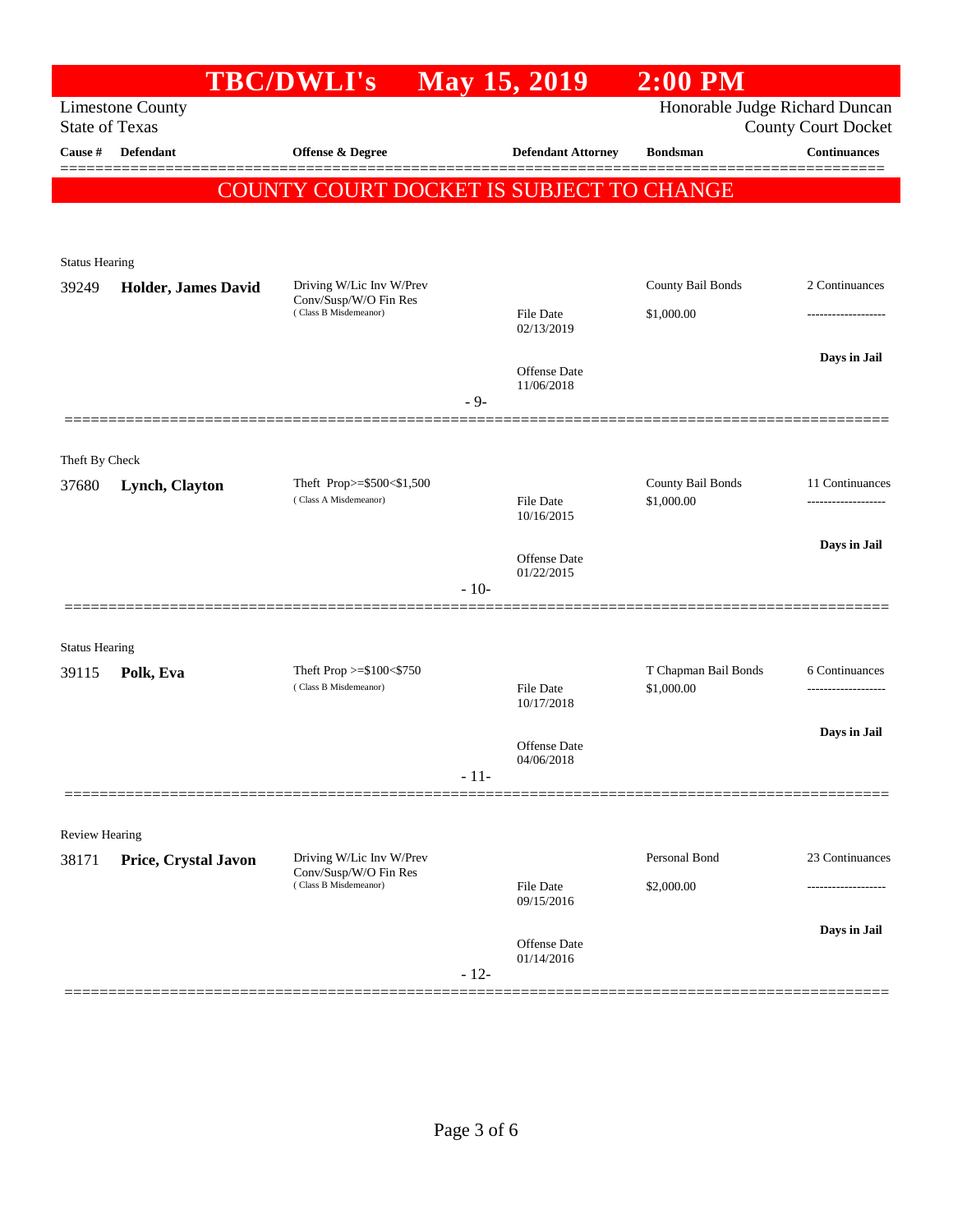|                       |                                                                           | <b>TBC/DWLI's</b>                                                 | <b>May 15, 2019</b>               | $2:00$ PM         |                                                              |
|-----------------------|---------------------------------------------------------------------------|-------------------------------------------------------------------|-----------------------------------|-------------------|--------------------------------------------------------------|
| <b>State of Texas</b> | <b>Limestone County</b>                                                   |                                                                   |                                   |                   | Honorable Judge Richard Duncan<br><b>County Court Docket</b> |
| Cause #               | <b>Defendant</b>                                                          | Offense & Degree                                                  | <b>Defendant Attorney</b>         | <b>Bondsman</b>   | <b>Continuances</b>                                          |
|                       |                                                                           | COUNTY COURT DOCKET IS SUBJECT TO CHANGE                          |                                   |                   |                                                              |
|                       |                                                                           |                                                                   |                                   |                   |                                                              |
| <b>Review Hearing</b> |                                                                           |                                                                   |                                   |                   |                                                              |
| 38539                 | Driving W/Lic Inv W/Prev<br>Price, Crystal Javon<br>Conv/Susp/W/O Fin Res |                                                                   |                                   | County Bail Bonds | 18 Continuances                                              |
|                       |                                                                           | (Class B Misdemeanor)                                             | <b>File Date</b><br>06/20/2017    | \$2,000.00        | ------------------                                           |
|                       |                                                                           | $-13-$                                                            | <b>Offense Date</b><br>05/12/2017 |                   | Days in Jail                                                 |
|                       |                                                                           |                                                                   |                                   |                   |                                                              |
| <b>Status Hearing</b> |                                                                           |                                                                   |                                   |                   |                                                              |
| 39056                 | <b>Ramirez, Rene</b><br>(Class B Misdemeanor)                             | Driving W/Lic Inv W/Prev<br>Conv/Susp/W/O Fin Res                 |                                   | County Bail Bonds | 5 Continuances                                               |
|                       |                                                                           |                                                                   | <b>File Date</b><br>08/21/2018    | \$2,000.00        | ---------------                                              |
|                       |                                                                           |                                                                   |                                   |                   | Days in Jail                                                 |
|                       |                                                                           | $-14-$                                                            | Offense Date<br>07/03/2018        |                   |                                                              |
|                       | Hearing On Motion To Revoke Probation                                     |                                                                   |                                   |                   |                                                              |
| 38633                 | Ramirez, Ricky                                                            | Driving While Intoxicated 2nd; Motion                             | Reed, Stephen M.                  | County Bail Bonds | 4 Continuances                                               |
|                       |                                                                           | To Revoke Probation<br>(Class A Misdemeanor; Class A Misdemeanor) | <b>File Date</b><br>08/31/2017    | \$2,500.00        |                                                              |
|                       |                                                                           |                                                                   | Offense Date                      |                   | Days in Jail                                                 |
|                       |                                                                           |                                                                   | 06/16/2017;<br>12/13/2018         |                   |                                                              |
|                       |                                                                           | $-15-$                                                            |                                   |                   |                                                              |
| <b>Review Hearing</b> |                                                                           |                                                                   |                                   |                   |                                                              |
| 39138                 | <b>Ramirez, Ricky</b>                                                     | Criminal Mischief Impair/Interrupt Pub<br>Service                 |                                   | County Bail Bonds | 4 Continuances                                               |
|                       |                                                                           | (Class A Misdemeanor)                                             | File Date<br>10/29/2018           | \$3,000.00        |                                                              |
|                       |                                                                           |                                                                   |                                   |                   | Days in Jail                                                 |
|                       |                                                                           | $-16-$                                                            | Offense Date<br>04/19/2018        |                   |                                                              |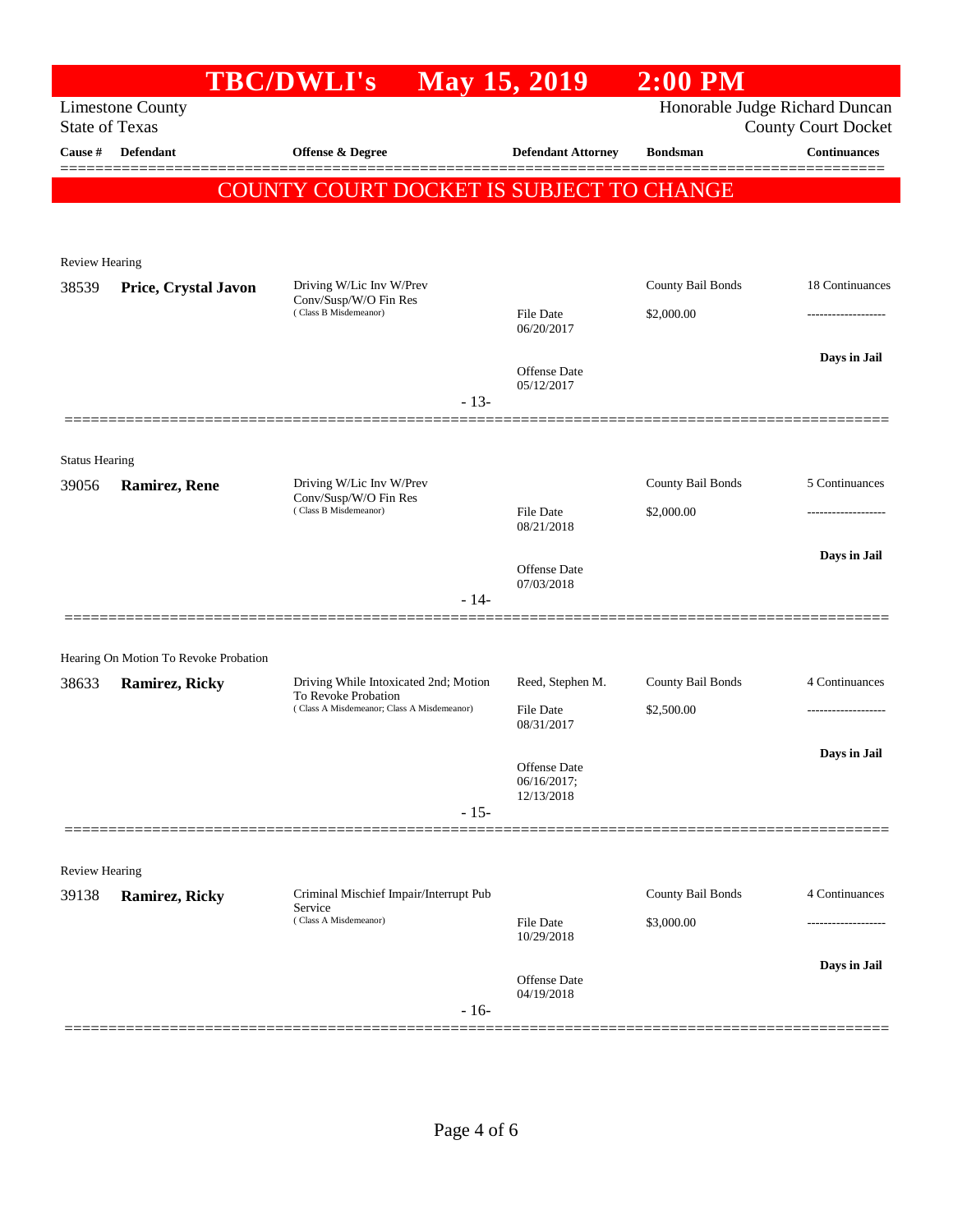|                                                  |                              | <b>TBC/DWLI's</b>                                                          |        | <b>May 15, 2019</b>               | $2:00$ PM                                                    |                     |
|--------------------------------------------------|------------------------------|----------------------------------------------------------------------------|--------|-----------------------------------|--------------------------------------------------------------|---------------------|
| <b>Limestone County</b><br><b>State of Texas</b> |                              |                                                                            |        |                                   | Honorable Judge Richard Duncan<br><b>County Court Docket</b> |                     |
| Cause #                                          | <b>Defendant</b>             | Offense & Degree                                                           |        | <b>Defendant Attorney</b>         | <b>Bondsman</b>                                              | <b>Continuances</b> |
|                                                  |                              | COUNTY COURT DOCKET IS SUBJECT TO CHANGE                                   |        |                                   |                                                              |                     |
|                                                  |                              |                                                                            |        |                                   |                                                              |                     |
| Review Hearing                                   |                              |                                                                            |        |                                   |                                                              |                     |
| 39092                                            | Ross, Danita Ann             | Driving W/Lic Inv W/Prev<br>Conv/Susp/W/O Fin Res<br>(Class B Misdemeanor) |        |                                   | Personal Bond                                                | 1 Continuances      |
|                                                  |                              |                                                                            |        | File Date<br>09/17/2018           | \$2,000.00                                                   |                     |
|                                                  |                              |                                                                            |        | <b>Offense</b> Date<br>06/20/2018 |                                                              | Days in Jail        |
|                                                  |                              |                                                                            | $-17-$ |                                   |                                                              |                     |
|                                                  |                              |                                                                            |        |                                   |                                                              |                     |
| <b>Status Hearing</b><br>39263                   | Ross, Danita Ann             | Bail Jumping And Fail To Appear                                            |        |                                   | Freebird Bail Bonds                                          | 1 Continuances      |
|                                                  |                              | (Class A Misdemeanor)                                                      |        | <b>File Date</b><br>02/25/2019    | \$3,500.00                                                   |                     |
|                                                  |                              |                                                                            |        | Offense Date                      |                                                              | Days in Jail        |
|                                                  |                              |                                                                            | $-18-$ | 02/20/2019                        |                                                              |                     |
|                                                  |                              |                                                                            |        |                                   |                                                              |                     |
| <b>Status Hearing</b><br>39250                   | <b>Walden, Crystal Renee</b> | Driving W/Lic Inv W/Prev                                                   |        |                                   |                                                              | 2 Continuances      |
|                                                  |                              | Conv/Susp/W/O Fin Res<br>(Class B Misdemeanor)                             |        | File Date                         |                                                              |                     |
|                                                  |                              |                                                                            |        | 02/13/2019                        |                                                              |                     |
|                                                  |                              |                                                                            |        | Offense Date<br>12/05/2018        |                                                              | Days in Jail        |
|                                                  |                              |                                                                            | $-19-$ |                                   |                                                              |                     |
| <b>Status Hearing</b>                            |                              |                                                                            |        |                                   |                                                              |                     |
| 38828                                            | <b>Walpole, Jory Wayne</b>   | Driving W/Lic Inv W/Prev<br>Conv/Susp/W/O Fin Res                          |        |                                   | County Bail Bonds                                            | 9 Continuances      |
|                                                  |                              | (Class B Misdemeanor)                                                      |        | File Date<br>02/19/2018           | \$1,000.00                                                   |                     |
|                                                  |                              |                                                                            |        | <b>Offense Date</b>               |                                                              | Days in Jail        |
|                                                  |                              |                                                                            | $-20-$ | 12/12/2017                        |                                                              |                     |